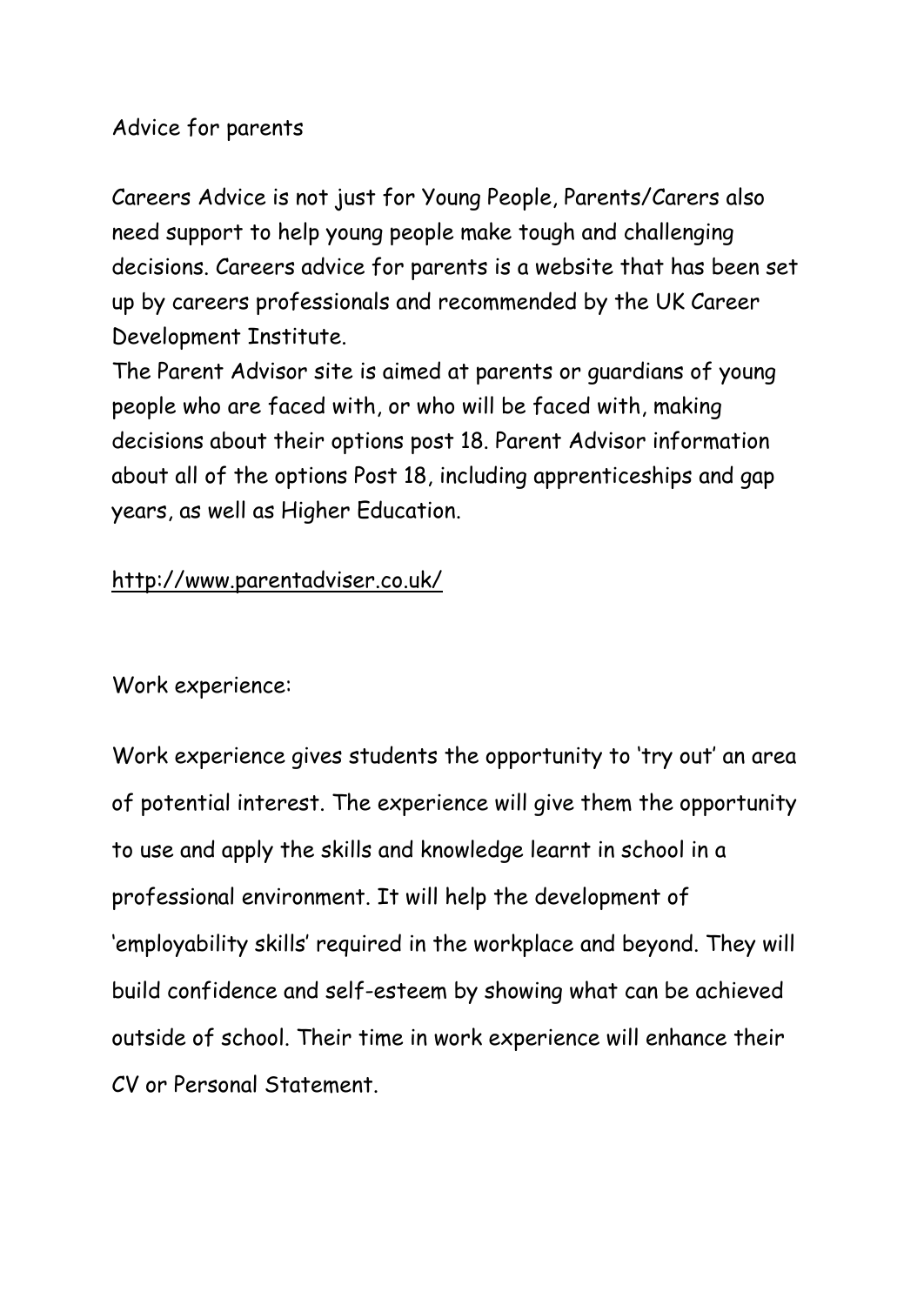Some tips and ideas on gaining work experience and what to think about can be found here at:

# [https://www.pearson.com/uk/learners/fe-and-college](https://www.pearson.com/uk/learners/fe-and-college-students/career-choices/careers-advice-topics/how-to-find-work-experience.html)[students/career-choices/careers-advice-topics/how-to-find-work](https://www.pearson.com/uk/learners/fe-and-college-students/career-choices/careers-advice-topics/how-to-find-work-experience.html)[experience.html](https://www.pearson.com/uk/learners/fe-and-college-students/career-choices/careers-advice-topics/how-to-find-work-experience.html)

#### Writing a CV:

It is important in today's competitive jobs market that students make a good first impression. This can often be your CV, so it needs to be putting across the right messages, with the right presentation, and no mistakes. When you have been in full-time education most of your life your qualifications will probably be part of your achievement. If you don't have a lot of work experience, try to make your course work relevant to the skills you'd use in the job. For example, you probably use time management, research and IT skills every day.

You may also be able to say you're a fast learner, and are up to date with the latest equipment and techniques in your field.

The most important thing is to take your time over your CV – make sure it's the best it can be. You might want to leave it for a couple of days and then come back to it with a fresh pair of eyes. Get it checked over by several people to see if they can spot anything you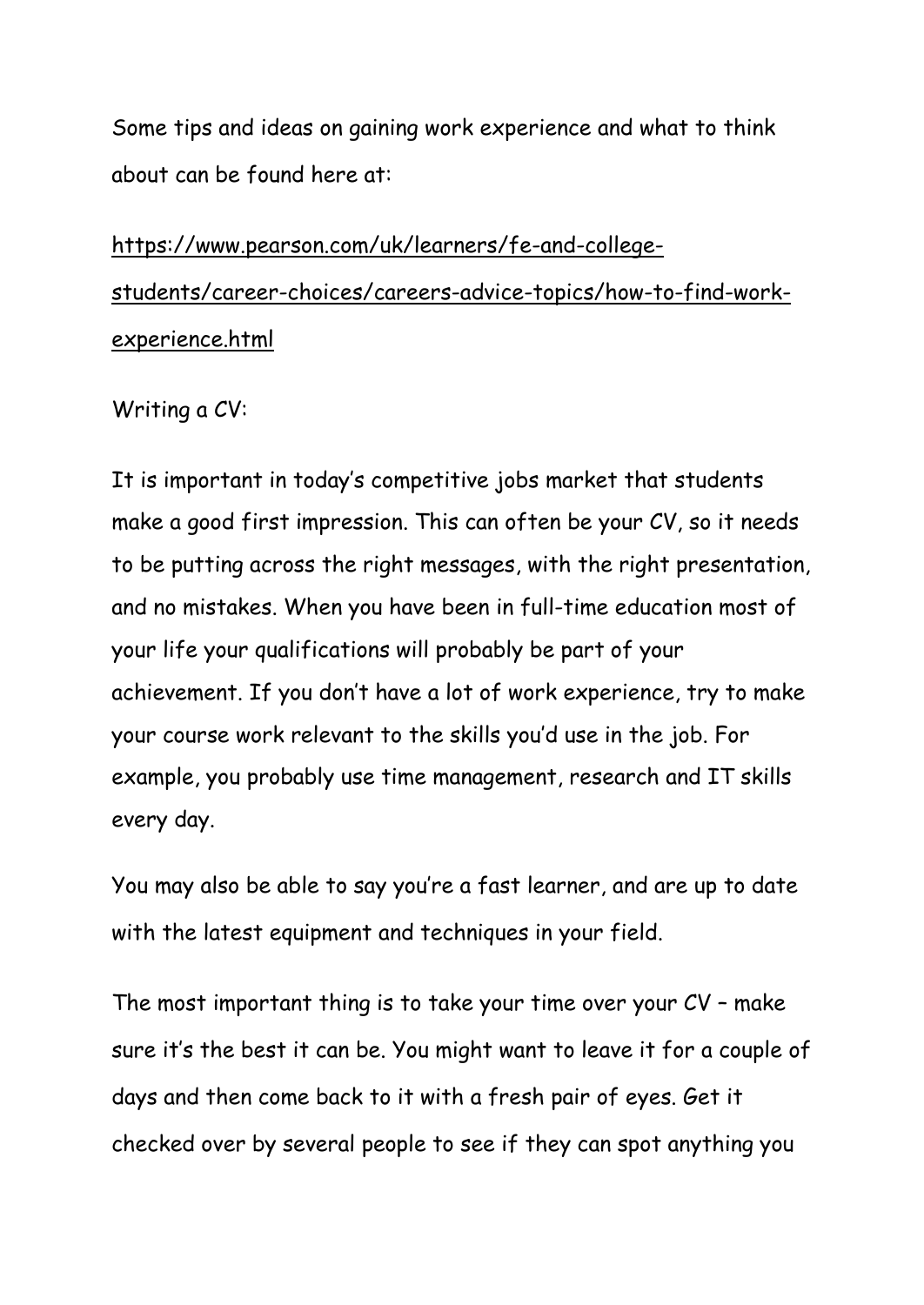can't. When you've been working on something for a long time it can be difficult to see ways in which it can be improved. But with CVs, it's easy to make the mistake, but very difficult to correct the damage done….

SOME OF THE MOST COMMON CV ERRORS ARE:

- **1. Typing errors, and poor spelling and grammar**
- **2. Listing duties instead of achievements**
- **3. Not tailoring your CV**
- **4. Visually unappealing and difficult to read**
- **5. Too long or too short**

[https://www.theguardian.com/culture-professionals](https://www.theguardian.com/culture-professionals-network/culture-professionals-blog/2012/mar/15/cv-tips-first-arts-job)[network/culture-professionals-blog/2012/mar/15/cv-tips-first](https://www.theguardian.com/culture-professionals-network/culture-professionals-blog/2012/mar/15/cv-tips-first-arts-job)[arts-job](https://www.theguardian.com/culture-professionals-network/culture-professionals-blog/2012/mar/15/cv-tips-first-arts-job)

<https://www.monster.co.uk/career-advice/article/cv-tips>

**Online Resources:**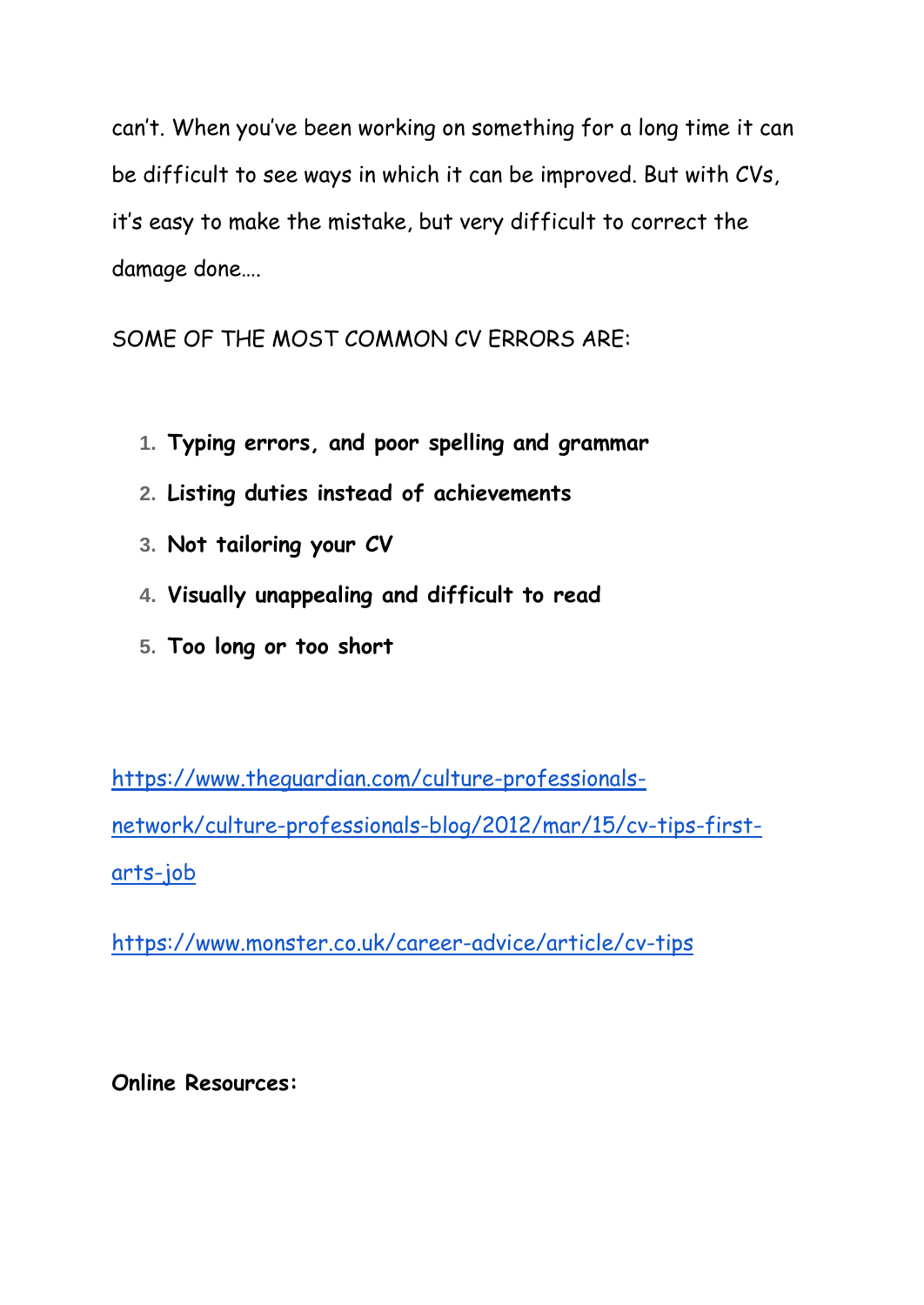On Track Education uses the services of Careers South West who designate a Careers Adviser to work with students at the college.

<https://cswgroup.co.uk/>

The National Careers Service is also a good, reliable source of impartial advice and guidance.

<https://nationalcareers.service.gov.uk/>

A great website for searching for apprenticeships:

<https://www.findapprenticeship.service.gov.uk/apprenticeshipsearch>

## **School programmes**

Kudos - On Track Education has bought into a careers service called Kudos. It is the leading career development service helping students to explore, develop and maximise their potential.

Kudos will give them the information they need to make important decisions about future careers and what subject, courses and training you can do to reach your career destination.